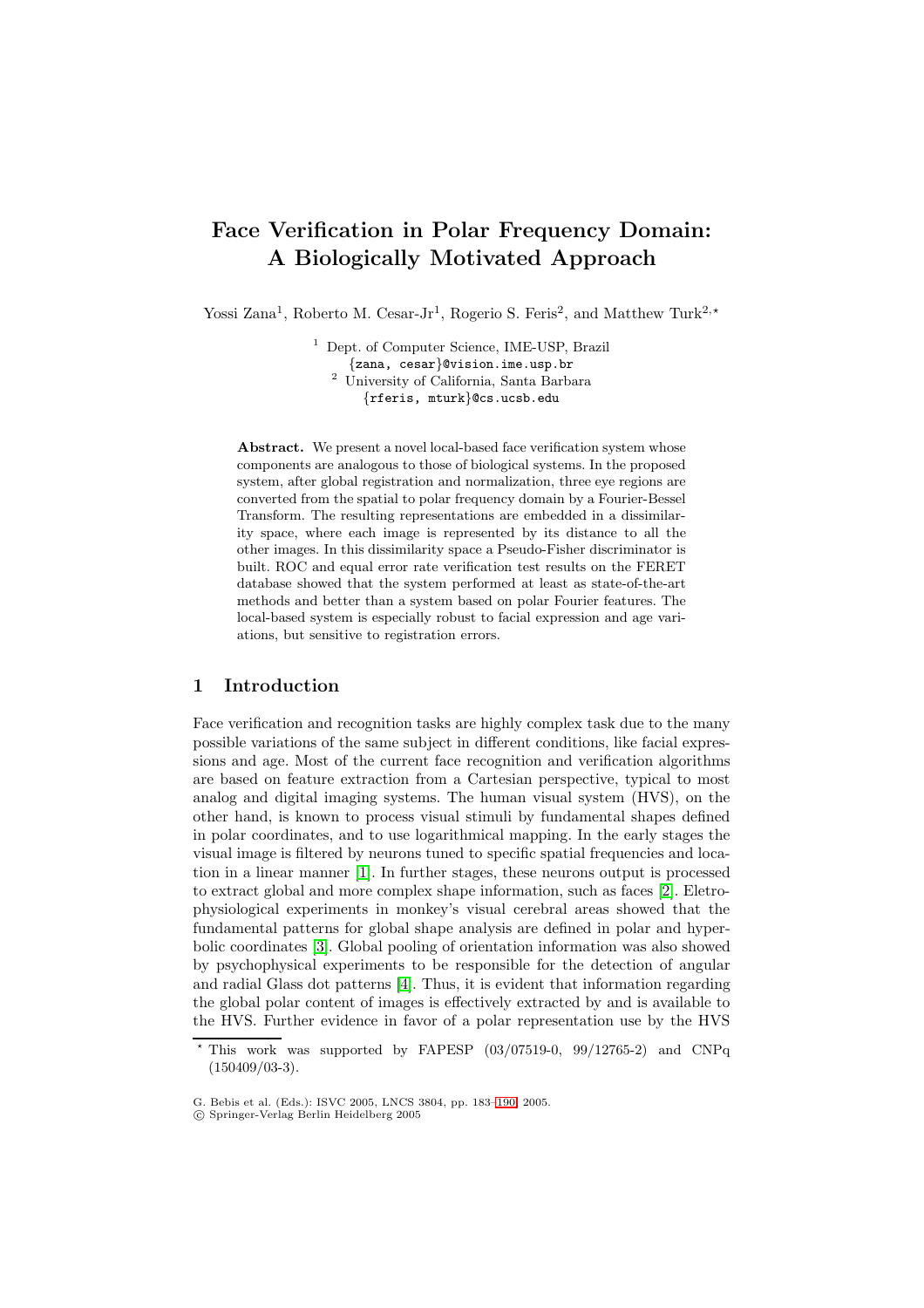is the log-polar manner in which the retinal image is mapped onto the visual cortex area [\[5\]](#page-7-5). An analogous spatial log-polar mapping was explored for face recognition [\[6\]](#page-7-6). One of the disadvantages of this feature extraction method is the rough representation of peripheral regions. The HVS compensates this effect by eye saccades, moving the fovea from one point to the other in the scene. Similar approach was adopted by the face recognition method of [\[6\]](#page-7-6).

An alternative representation in the polar frequency domain is the 2D Fourier-Bessel transformation (FBT) [\[7\]](#page-7-7). This transform found several applications in analyzing patterns in a circular domain [\[8\]](#page-7-8), but was seldom exploited for image recognition. In [\[9\]](#page-7-9) we suggested the use of global FB descriptors for face recognition algorithms. The present paper is a major development of this idea. The main contribution of the current work is the presentation and exhaustive evaluation of a face verification system based of local, in contrast to global extraction of FB features. Results show that such a system achieve state-of-the-art performance on large scale databases and significant robustness to expression and age variations. Moreover, we automated the face and eyes detection stage to reduce dependency on ground-truth information availability.

The paper is organized as follows: in the next two sections we describe the FBT and the proposed system. The face database and testing methods are introduced in Section 5. The experimental results are presented in Section 6 and in the last section we discuss the results.

# **2 Polar Frequency Analysis**

The FB series [\[8\]](#page-7-8) is useful to describe the radial and angular components in images. FBT analysis starts by converting the coordinates of a region of interest from Cartesian  $(x, y)$  to polar  $(r, \theta)$ . The f  $(r, \theta)$  function is represented by the two-dimensional FB series, defined as

$$
f(r,\theta) = \sum_{i=1}^{\infty} \sum_{n=0}^{\infty} A_{n,i} J n(\alpha_{n,i} r) \cos(n\theta) + \sum_{i=1}^{\infty} \sum_{n=0}^{\infty} B n, i J n(\alpha_{n,i} r) \sin(n\theta)
$$
 (1)

<span id="page-1-0"></span>where  $J_n$  is the Bessel function of order n,  $f(R,\theta) = 0$  and  $0 \le r \le R$ .  $\alpha_{n,i}$  is the *ith* root of the  $J_n$  function, i.e. the zero crossing value satisfying  $J_n(\alpha_{n,i})=0$ is the radial distance to the edge of the image. The orthogonal coefficients  $A_{n,i}$ and  $B_{n,i}$  are given by

$$
A_{0,i} = \frac{1}{\pi R^2 J_1^2(\alpha_{n,i})} \int\limits_{\theta=0}^{\theta=2\pi} \int\limits_{r=0}^{r=R} f(r,\theta) r J_n(\frac{\alpha n, i}{R}r) dr d\theta \tag{2}
$$

if  $B_{0,i} = 0$  and  $n = 0$ ;

$$
\begin{bmatrix} A_{n,i} \\ B_{n,i} \end{bmatrix} = \frac{2}{\pi R^2 J_{n+1}^2(\alpha_{n,i})} \int_{\theta=0}^{\theta=2\pi} \int_{r=0}^{r=R} f(r,\theta) r J_n(\frac{\alpha_{n,i}}{R}r) \begin{bmatrix} \cos(n\theta) \\ \sin(n\theta) \end{bmatrix} dr d\theta \qquad (3)
$$

if  $n > 0$ .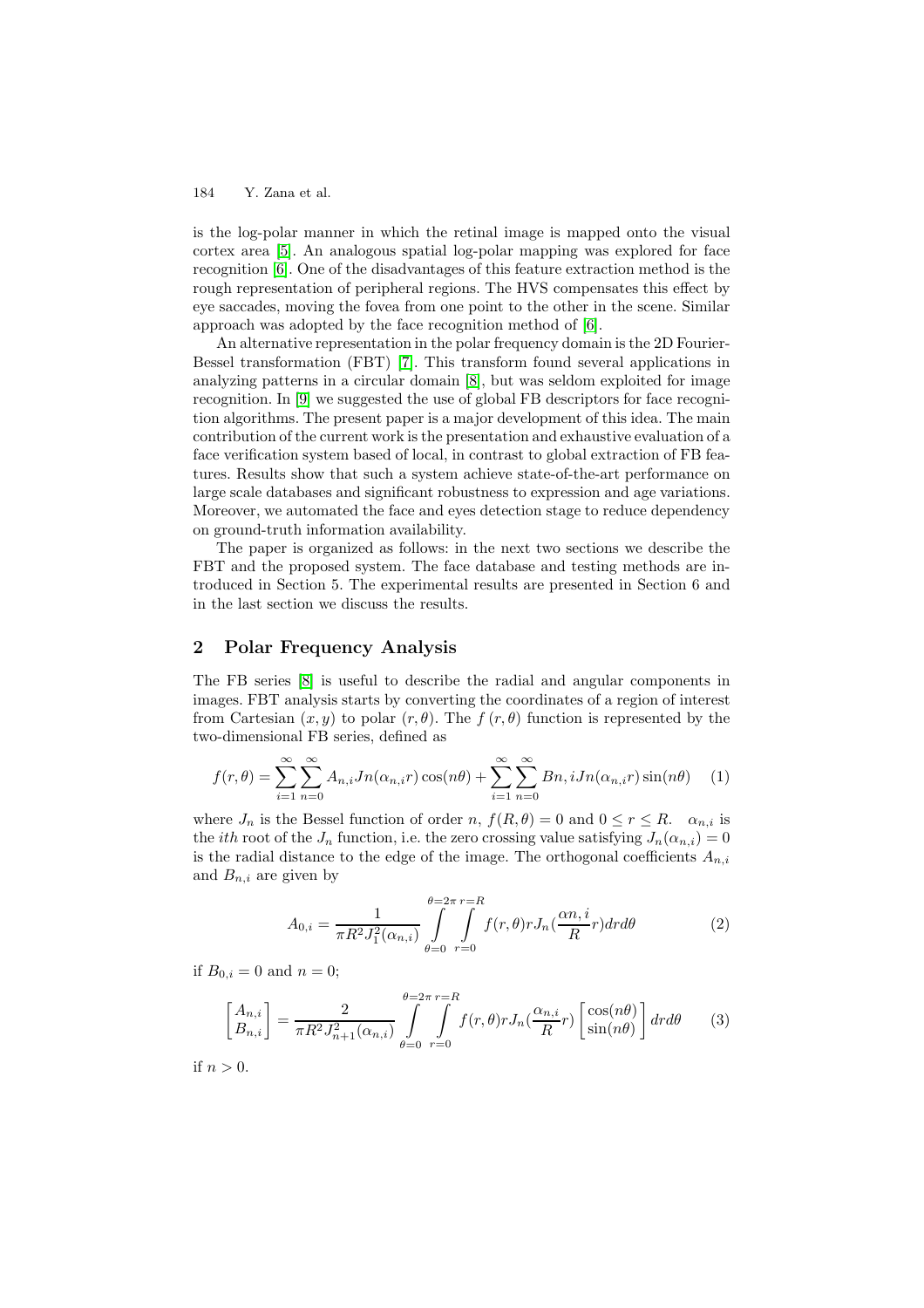However, polar frequency analysis can be done using other transformations. An alternative method is to represent images by polar Fourier transform descriptors. The polar Fourier transform is a well known mathematical operation where, after converting the image coordinates from Cartesian to polar, as described above, a conventional Fourier transformation is applied. These descriptors are directly related to radial and angular components, but are not identical to the coefficients extracted by the FBT.

# **3 The Algorithm**

The proposed algorithm is based on two sequential steps of feature extractions, and one classifier building. First we extract the FB coefficients from the images. Next, we compute the Cartesian distance between all the FBT-representations and re-define each object by its distance to all other objects. In the last stage we train a pseudo Fisher classifier. We tested this algorithm on the whole image (global) or the combination of three facial regions (local).

## **3.1 Spatial to Polar Frequency Domain**

Images were transformed by a FBT up to the  $30<sup>th</sup>$  Bessel order and  $6<sup>th</sup>$  root with angular resolution of 3˚, thus obtaining to 372 coefficients. These coefficients correspond to a frequency range of up to 30 and 3 cycles/image of angular and radial frequency, respectively, and were selected based on previous tests on a small-size dataset [\[9\]](#page-7-9). We tested FBT descriptors of the whole image, or a combination of the upper right region, upper middle region, and the upper left region (Fig. [1\)](#page-2-0). In order to have a better notion of the information retained by



<span id="page-2-0"></span>**Fig. 1.**  $1^{st}$  row: Samples from the datasets.  $2^{nd}$  row: Normalized whole face and the  $\overrightarrow{FB}$  inverse transformation.  $3^{rd}$  row: The regions that were used for the local analysis.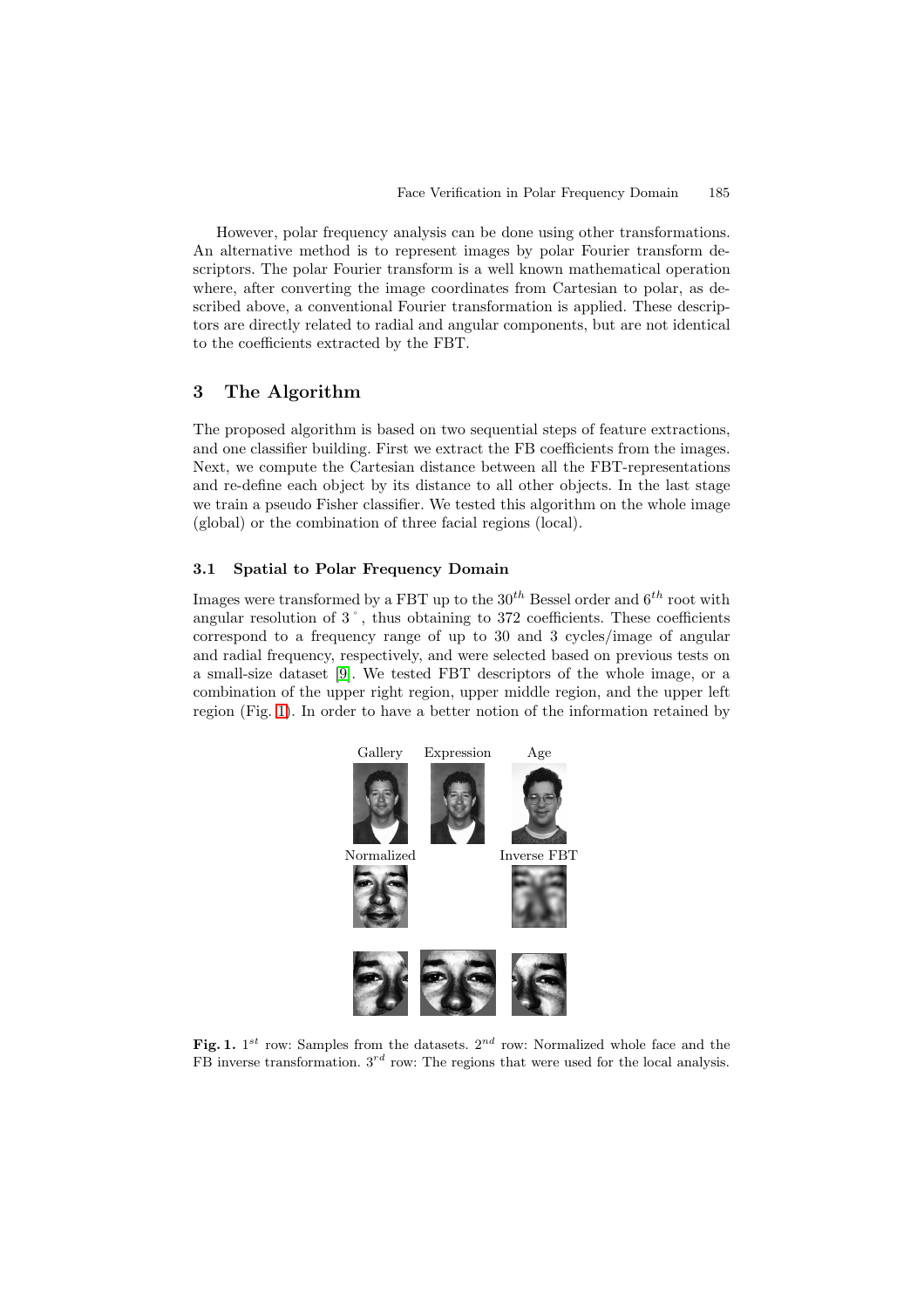the FBT, we used Eq. [1](#page-1-0) to reconstruct the image from the FB coefficients. The resulting image has a blurred aspect that reflects the use of only low-frequency radial components. In the rest of this paper, we will refer to the FB transformed images as just images. When using the PFT, the angular sampling was matched and only coefficients related to the same frequency range covered by the FBT were used. Both amplitude and phase information were considered.

## **3.2 Polar Frequency to Dissimilarity Domain**

We built a dissimilarity space  $D(\mathbf{t}, \mathbf{t})$  defined as the Euclidean distance between all training FBT images **t**. In this space, each object is represented by its dissimilarity to all objects. This approach is based on the assumption that the dissimilarities of similar objects to "other ones" is about the same [\[10\]](#page-7-10). Among other advantages of this representation space, by fixing the number of features to the number of objects, it avoids a well known phenomenon, where recognition performance is degraded as a consequence of small number of training samples as compared to the number of features.

#### **3.3 Classifier**

Test images were classified based on a pseudo Fisher linear discriminant (FLD) using a two-class approach. A FLD is obtained by maximizing the (between subjects variation)/(within subjects variation) ratio. Here we used a minimumsquare error classifier implementation [\[11\]](#page-7-11), which is equivalent to the FLD for two-class problems. In these cases, after shifting the data such that it has zero mean, the FLD can be defined as

$$
g\left(\mathbf{x}\right) = \left[D\left(\mathbf{t}, \mathbf{x}\right) - \frac{1}{2}\left(\mathbf{m}_1 - \mathbf{m}_2\right)\right]^T \mathbf{S}^{-1}\left(\mathbf{m}_1 - \mathbf{m}_2\right) \tag{4}
$$

<span id="page-3-0"></span>where **x** is a probe image, **S** is the pooled covariance matrix, and  $\mathbf{m}_i$  stands for the mean of class i. The probe image **x** is classified as corresponding to class-1 if  $q(\mathbf{x}) > 0$  and to class-2 otherwise. However, as the number of objects and dimensions is the same in the dissimilarity space, the sample estimation of the covariance matrix **S** becomes singular and the classifier cannot be built. One solution to the problem is to use a pseudo-inverse and augmented vectors [\[11\]](#page-7-11). Thus, Eq. [4](#page-3-0) is replaced by

$$
g(\mathbf{x}) = (D(\mathbf{t}, \mathbf{x}), 1) (D(\mathbf{t}, \mathbf{t}), I)^{(-1)}
$$
(5)

where  $(D(\mathbf{t}, \mathbf{x}), 1)$  is the augmented vector to be classified and  $(D(\mathbf{t}, \mathbf{t}), I)$  is the augmented training set. The inverse  $(D(\mathbf{t}, \mathbf{t}), I)^{(-1)}$  is the Moore-Penrose Pseudo-inverse which gives the minimum norm solution. The current L-classes problem can be reduced and solved by the two-classes solution described above. The training set was split into  $L$  pairs of subsets, each pair consisting of one subset with images from a single subject and a second subset formed from all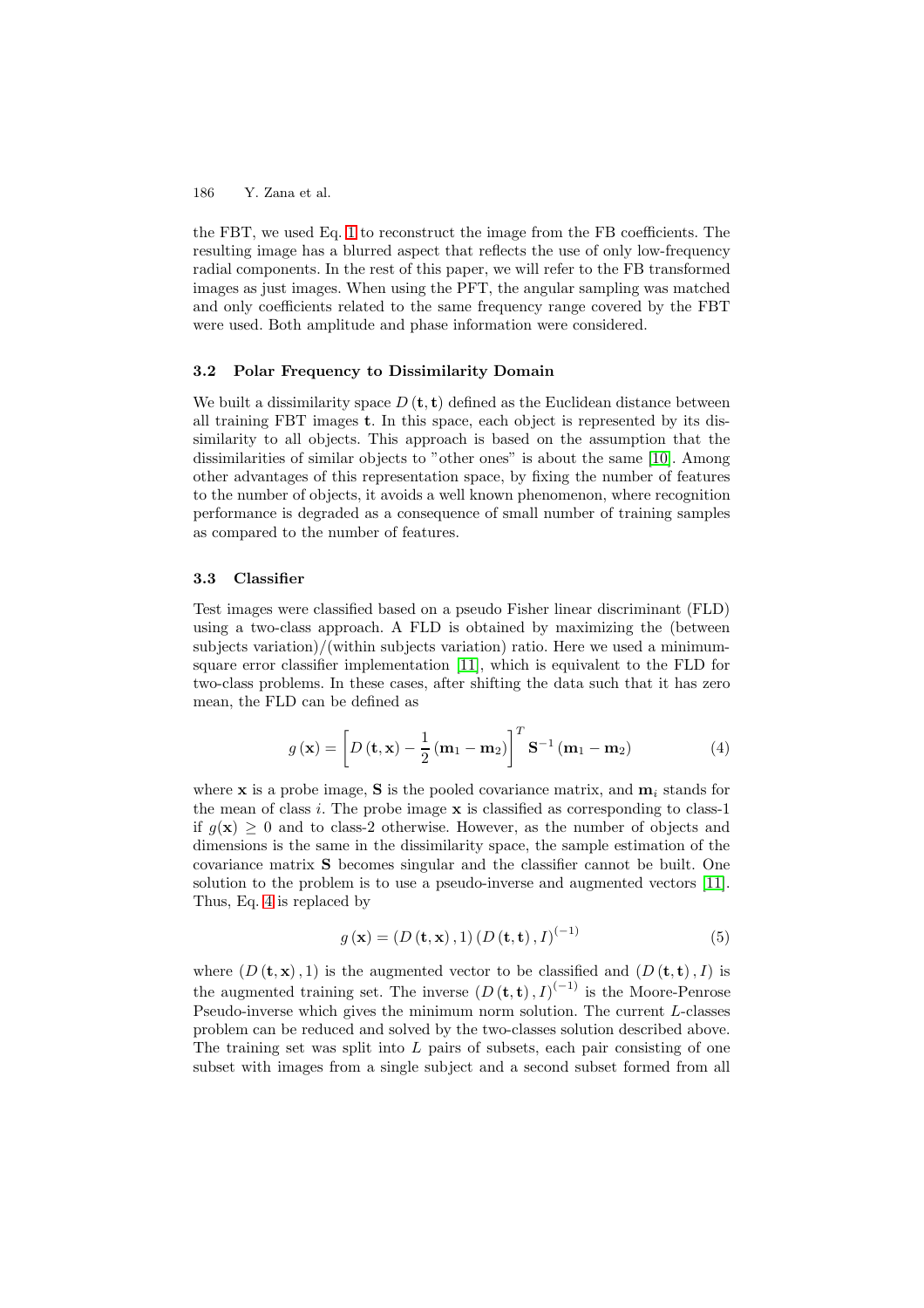the other images. A pseudo-FLD was built for each pair of subsets. A probe image was tested on all L discriminant functions, and a "posterior probability" score was generated based on the inverse of the Euclidean distance to each subject.

# **4 Database, Preprocessing, and Testing Procedures**

The main advantages of the FERET database [\[12\]](#page-7-12) are the large number of individuals and rigid testing protocols that allow precise performance comparisons between different algorithms. We compare our algorithm performance with a "baseline" PCA-based algorithm [\[13\]](#page-7-13) and with the results of three successful approaches. The PCA algorithm was based of a set of 700 randomly selected images from the gallery subset. The three first components, that are known to encode basically illumination variations, were excluded prior to image projecting. The other approaches are: Gabor wavelets combined with elastic graph matching [\[14\]](#page-7-14), localized facial features extraction followed by a Linear Discriminant Analysis (LDA) [\[15\]](#page-7-15), and a Bayesian generalization of the LDA method [\[16\]](#page-7-16).

In the FERET protocol, a "gallery" set of one frontal view image from 1196 subjects is used to train the algorithm and a different dataset is used as probe. We used the probe sets termed "FB" and "DupI". These datasets contain single images from a different number of subjects (1195 and 722, respectively) with differences of facial expression and age, respectively. The "age" variation subset included several subjects that started or quited wearing glass or grow beards since their "gallery" pictures were takes. Images were normalized using the eyes ground-truth information or coordinates given by an eyes detector algorithm. This face detection stage was implemented using a cascade of classifiers algorithm for the face detection [\[17\]](#page-7-17) followed by an Active Appearance Model algorithm (AAM) [\[18\]](#page-7-18) for the detection of the eyes region. Within this region, we used flow field information [\[19\]](#page-7-19) to determine the eye center. Approximately 1% of the faces were not localized by the AAM algorithm, in which cases the eyes regions coordinates were set to a fix value derived from the mean of the other faces. The final mean error was  $3.7 \pm 5.2$  pixels. Images were translated, rotated, and scaled so that the eyes were registered at specific pixels (Fig. [1\)](#page-2-0). Next, the images were cropped to  $130 \times 150$  pixels size and a mask was applied to remove most of the hair and background. The unmasked region was histogram equalized and normalized to mean zero and a unit standard deviation.

The system performance was evaluated by verification tests according to the FERET protocol [\[12\]](#page-7-12). Given a gallery image q and a probe image  $p$ , the algorithm verifies the claim that both were taken from the same subject. The verification probability  $P_V$  is the probability of the algorithm accepting the claim when it is true, and the false-alarm rate  $P_F$  is the probability of incorrectly accepting a false claim. The algorithm decision depends on the posterior probability score  $si(k)$  given to each match, and on a threshold c. Thus, a claim is confirmed if  $si(k) \leq c$  and rejected otherwise. A plot of all the combinations of  $P_V$  and  $P_F$ as a function of c is known as a receiver operating characteristic (ROC).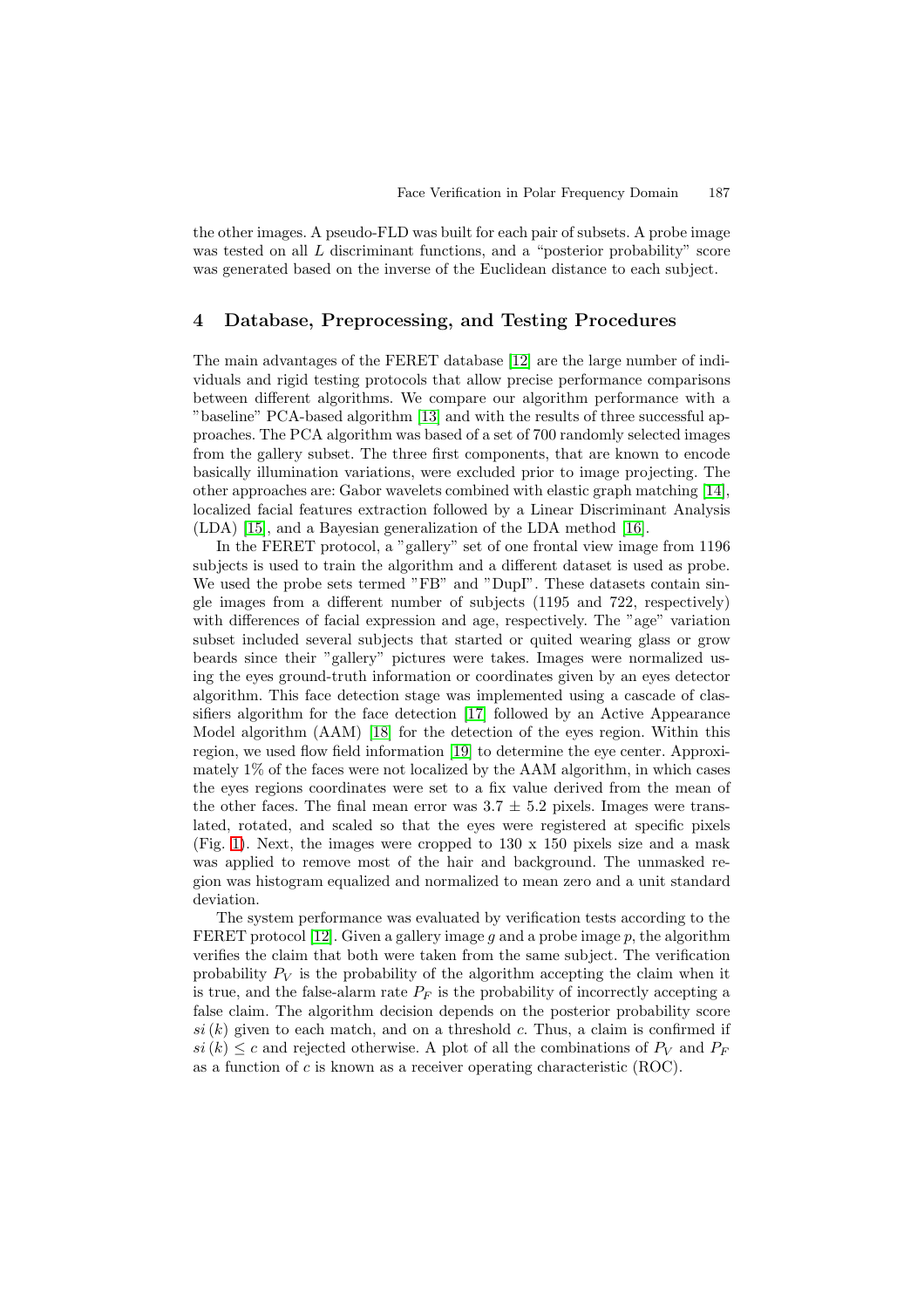# **5 Results**

Figure [2](#page-5-0) shows the performance of the proposed verification system. The local FBT version performed at the same level of the best previous algorithm (PCA+LDA) on the expression dataset and achieved the best results on the age subset. The global version of the FBT algorithm was inferior at all conditions. Comparisons with the PFT representation indicate that this alternative features



<span id="page-5-0"></span>**Fig. 2.** ROC functions of the proposed and previous algorithms. Left panels: using semi-automatic FBT and PFT. Right panels: Using automatic FBT.

|                  | Semi-Auto |    | Auto                          |    |
|------------------|-----------|----|-------------------------------|----|
| Algorithm        |           |    | Expression Age Expression Age |    |
| FBT-Global       | 1.6       |    | 4.5                           | 16 |
| FBT-Local        | 1.1       | 8  | 7.1                           | 16 |
| PFT-Global       | 4.1       | 16 |                               |    |
| PFT-Local        | 1.4       | 12 |                               |    |
| <b>PCA</b>       | 5.9       | 17 | 14                            | 23 |
| $PCA + Bayesian$ | 4.9       | 18 |                               |    |
| $PCA+LDA$        | 1.2       | 13 |                               |    |
| Gabor-EBGM       | 2.5       | 13 |                               |    |

<span id="page-5-1"></span>**Table 1.** Equal error rate (%) of the FBT, PFT and previous algorithms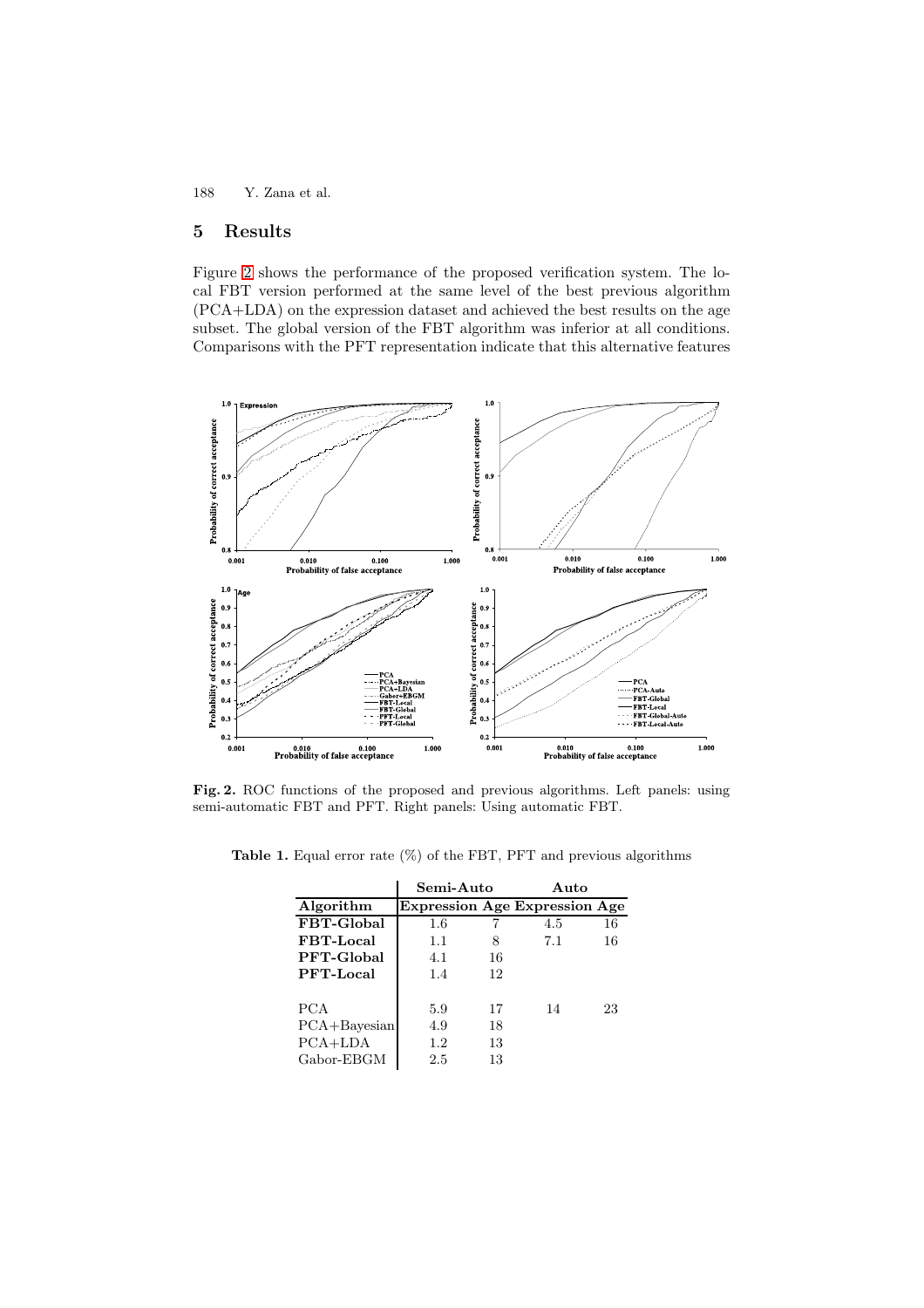are less robust to age and illumination variations. Automation of the eye detection stage reduced the system performance by up to 20%. This reduction is expected, considering the variance property of the FBT to translation [\[20\]](#page-7-20), and reflect sensitivity to registration errors typical to other algorithms, like the PCA.

We also computed the equal error rate (EER) of the proposed algorithms (Table [1\)](#page-5-1). The EER occurs at a threshold level where the incorrect rejection and false alarm rates are equals  $(1-P_V = P_F)$ . Lower values indicate better performance. The EER results reinforce the conclusions from the ROC functions.

### **6 Discussion**

Most of the current biologically-inspired algorithms were validated only on very small databases, with the exception of the Gabor-EBGM algorithm that is based on Gabor wavelets transformation and can be viewed as analogous to human spatial filtering at the early stages. Here we presented a novel face verification system based on a local analysis approach and FBT descriptors. The system achieving top ranking on both the age and expression subset. These results are a clear demonstration of the system robustness in handling realistic situations of facial expression and age variations of faces.

The local approach is also superior to the global, a fact that have direct implication for the algorithm robustness for occlusions. In the local approach, the mouth region is ignored, thus its occlusion or variation (ex. due to a new beard) does not affect performance at all. From the computational point of view, the local analysis does not imply much more computation time: the FBT of each region consumes about half the time consumed by the global analysis. Preliminary results (not shown) of the global version with reduced resolution images indicate that computation time can be further with no performance loss, but we still have not tested the effect of image resolution on the local version.

The system have an automatic face detection version, but the trade-off is a certain performance loss. We currently work on the implementation of more precise face and eye detectors algorithms. For example, [\[21\]](#page-7-21) learned the subspace that represents localization errors within eigenfaces. This method can be easily adopted for the FBT subspace, with the advantage of the option to exclude from the final classification face regions that gives high localization errors.

Currently, we are developing a series of psychophysical experiments with the aim of establishing the relation of the proposed system with human performance. The main questions are: (1) At what location and scale global spatial pooling occurs? (2) Are faces represented in a dissimilarity space? (3) How does filtering of specific polar frequency components affects the face recognition performance of humans and the proposed system?

In conclusion, the proposed system achieved state-of-the-art performance in handling problems of expression and age variations. We expect from future tests to show robustness to illumination variation and partial occlusion and our on-going work are focused on improving the performance of the automatic version.